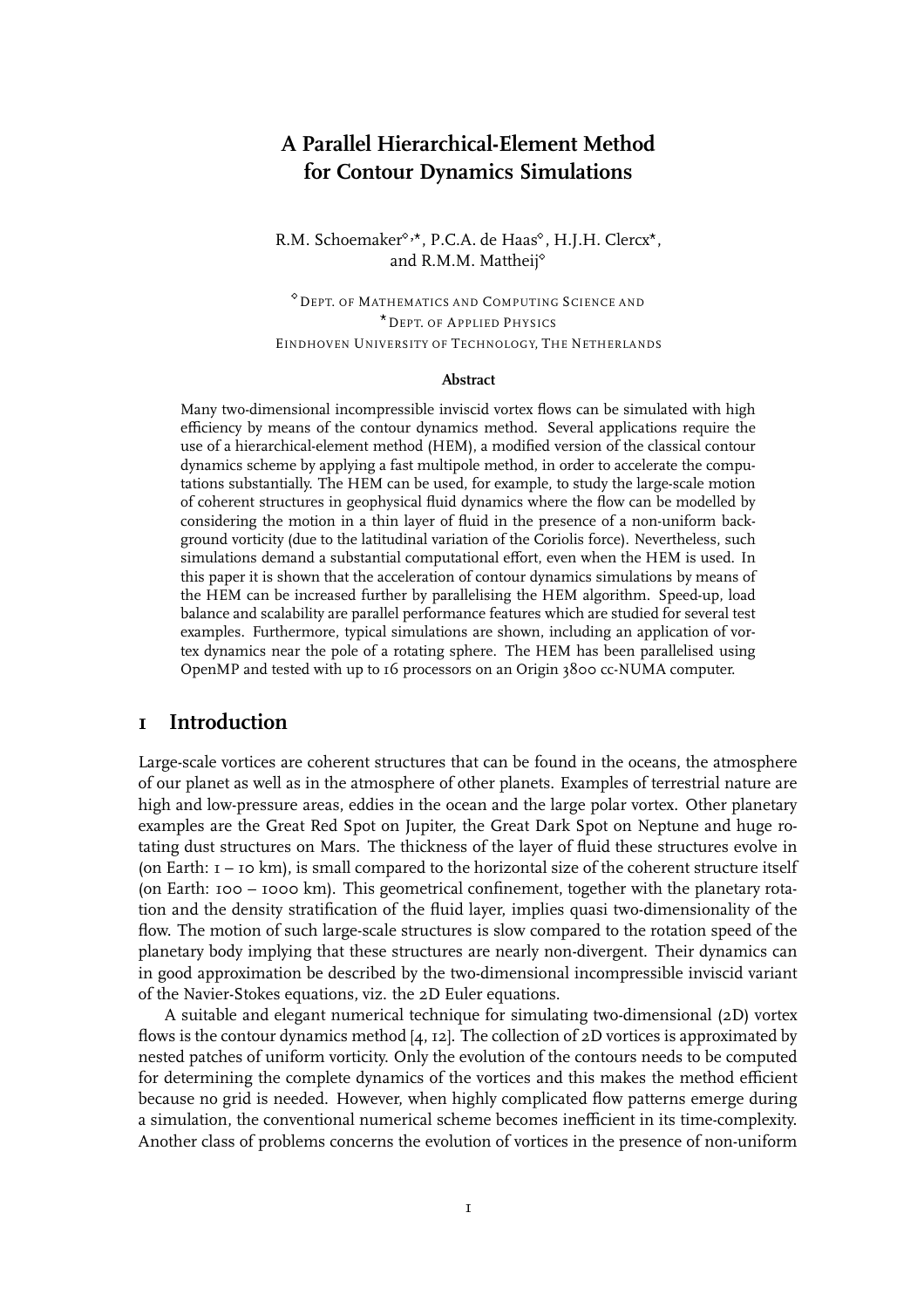background vorticity. The non-uniform background vorticity is usually a local approximation of the latitudinal variation of the Coriolis force. For example, when simulating the dynamics of vortices located near the poles of a rotating sphere (the local approximation is denoted as the  $\gamma$ -plane), the initial vorticity distribution is rather intricate due to the necessity to discretise, together with the vorticity patches, the background vorticity field<sup>1</sup>. An acceleration of the method is in this case already appropriate from the start of the simulation. The hierarchicalelement method for contour dynamics (HEM) [9] solves for the limited applicability of the conventional scheme.

A hierarchical-element method is a technique that has the computational structure of the fast multipole method [5, 6], and thus makes use of approximations of far-field contributions of vorticity patches. These approximations—while maintaining a high accuracy—make these schemes very efficient. A hierarchical-element method only differs from the fast multipole technique in their approximating elements [2] whereas the hierarchy of these elements is similar and plays a crucial role in both schemes. The HEM enables acceleration of complicated flow simulations. Moreover, the algorithmic structure of the HEM has certain features that makes parallelisation a good means for speeding up contour dynamics simulations to an even greater extent.

The HEM has been parallelised using OpenMP [1], which is a new industry standard for (incremental) parallel programming on shared-memory architectures. The parallel HEM has been tested for speed-up, scalability and load balancing for several test cases and typical vortex configurations including one with a non-uniform background vorticity field. It is shown in this paper that the parallel HEM is an excellent tool for studying flows with non-uniform background vorticity when using a moderate amount of processors, i.e. up to 16 processors.

The remainder of the paper is as follows. The next section explains the contour dynamics method, the fast multipole technique and the hierarchical-element method for contour dynamics in a concise manner. The time-complexity of this method is being analysed in Section 3. Then in Section 4 the parallelisation of the HEM is discussed. Results of numerical experiments, discussion and conclusions are provided in Sections 5 and 6.

### **2 Contour Dynamics**

The spatial discretisation used in a contour dynamics method consists of three parts: The discretisation of the continuous vorticity profile into a piecewise-uniform vorticity distribution, interpolation of the bounding contours of the regions of uniform vorticity, and the redistribution of the nodes on the contours during the simulation. For the present introduction to contour dynamics and the HEM it is sufficient to focus on the first part of the spatial discretisation. Discussion of the two other aspects of the spatial discretisation of presently used contour dynamics algorithm is briefly described. A detailed analysis can be found in Ref. [8] as these aspects are not essential for understanding the parallelisation strategy applied to the HEM algorithm.

### **2.1 Contour dynamics for piecewise-uniform vorticity distributions**

The dynamics of a 2D incompressible, inviscid fluid flow is described by the Euler equation and the equation of mass conservation. The latter implies a divergence-free velocity field or  $\nabla \cdot \mathbf{u} = 0,$  with  $\mathbf{u}(\mathbf{r},t)$  the velocity vector. The Euler equation, which expresses the balance of

<sup>&</sup>lt;sup>1</sup>More precisely, the potential vorticity is the conserved quantity and should thus be discretised [10].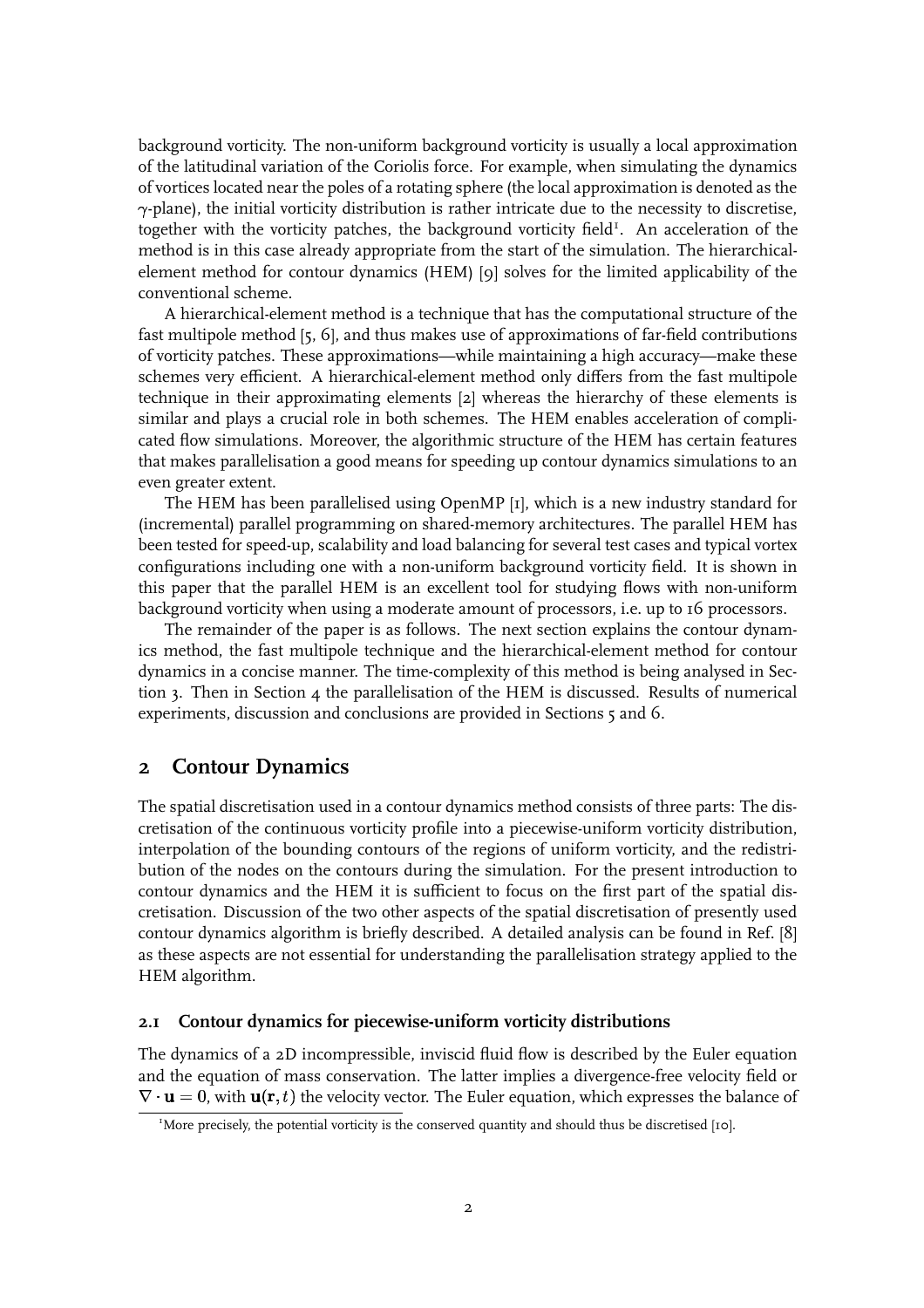linear momentum, is then written as

$$
\frac{\partial \mathbf{u}}{\partial t} + (\mathbf{u} \cdot \nabla) \mathbf{u} = -\frac{1}{\rho} \nabla p , \qquad (1)
$$

with  $p$  the pressure and  $\rho$  the (constant) density. The vorticity is defined as  $\bm{\omega}(\mathbf{r},t)=\nabla\times\mathbf{u}$ . For a 2D flow,  $\mathbf{u} = (u, v)^T$  ,  $\mathbf{r} = (x, y)^T$  and  $\boldsymbol{\omega} = \omega \, \mathbf{e}_z$ . The non-divergence condition implies the definition of a stream function  $\psi(\mathbf{r},t)$  through  $u=\frac{\partial \psi}{\partial u}$  and  $v=-\frac{\partial \psi}{\partial x}$ . By taking the curl of (1) we obtain an expression for conservation of vorticity of a fluid particle in two dimensions, viz.

$$
\frac{D\omega}{Dt} = \frac{\partial\omega}{\partial t} + \frac{\partial\psi}{\partial y}\frac{\partial\omega}{\partial x} - \frac{\partial\psi}{\partial x}\frac{\partial\omega}{\partial y} = 0,
$$
\n(2)

whereas the vorticity  $\omega$  and the stream function  $\psi$  are related through the Poisson equation

$$
\nabla^2 \psi = -\omega \ . \tag{3}
$$

Using the Green's function of the Laplace operator for an infinite 2D domain,  $G({\bf r};{\bf r}')=0$  $\frac{1}{2\pi}\ln|\mathbf{r}-\mathbf{r}'|$  (with  $|\mathbf{r}|=\sqrt{x^2+y^2}$ ), the stream function can be found explicitly as

$$
\psi(\mathbf{r},t) = -\frac{1}{2\pi} \iint_{\mathbb{R}^2} \omega(\mathbf{r}',t) \ln|\mathbf{r} - \mathbf{r}'| dx'dy' . \tag{4}
$$

As is depicted in Figure 1, an initially continuous vorticity distribution  $\omega(\mathbf r,0)$  is approximated by a piecewise-uniform distribution  $\hat{\omega}({\bf r},0)=\sum_{m=0}^M\omega_m$  . It consists in this case of a constant background vorticity  $\omega_0$  and a number of nested patches  $\mathcal{P}_m$  with vorticity values  $\omega_m$  (with  $m \geq 1$ ).



**Figure 1** – *Five nested patches with uniform vorticity. Right-top: Vorticity jumps. Right-bottom: Node redistribution.*

We assume for the moment that no background vorticity is present, i.e.  $\omega_0=0.$  Due to the conservation of vorticity the piecewise-uniform distribution of vorticity remains piecewiseuniform in the course of time. The nested patches  ${\mathcal P}_m(t)$  deform during the flow evolution although its area is conserved, and the bounding contours  ${\cal C}_m(t)$  of the patches  ${\cal P}_m(t)$  will not cut neighbouring boundary contours. Equation (4) can be reformulated as

$$
\psi(\mathbf{r},t) = -\frac{1}{2\pi} \sum_{m=1}^{M} \omega_m \iint_{\mathcal{P}_m(t)} \ln |\mathbf{r} - \mathbf{r}'| dx'dy' . \tag{5}
$$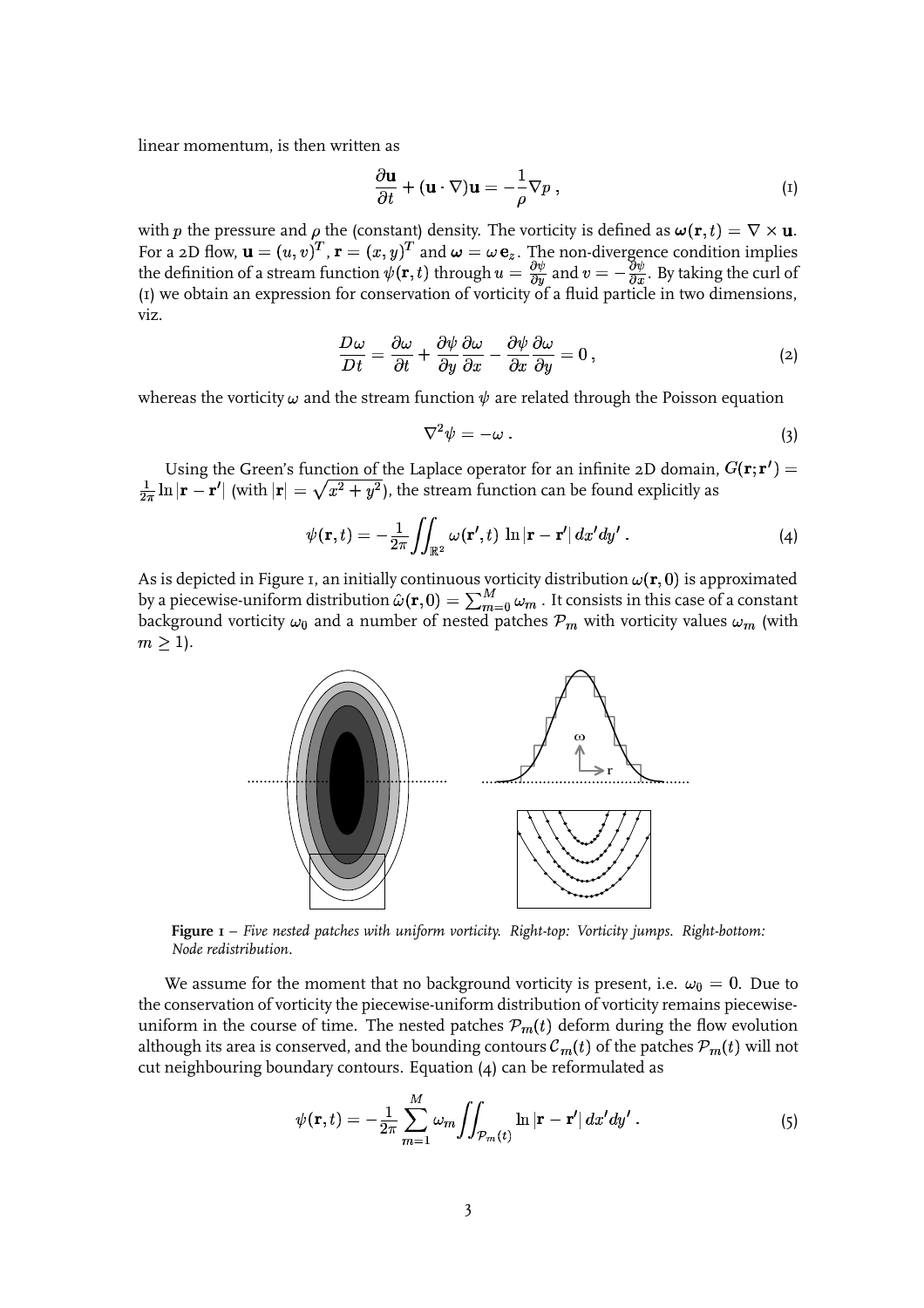The velocity field  $\mathbf{u}(\mathbf{r},t)$  is obtained by taking the derivatives of  $\psi(\mathbf{r},t)$  with respect to  $x$  and  $\boldsymbol{y}$  and subsequently applying Stokes' theorem for a scalar field. The following expression can be derived [4, 9, 12]:

$$
\mathbf{u}(\mathbf{r},t) = -\frac{1}{2\pi} \sum_{m=1}^{M} \omega_m \oint_{\mathcal{C}_m(t)} \ln|\mathbf{r} - \mathbf{r}'| \, d\mathbf{r}' \;, \tag{6}
$$

where  $d{\bf r}'$  denotes an infinitesimal vector tangential to the boundary. From (6) it follows that the evolution of patches of uniform vorticity is fully determined by the evolution of their bounding contours.

For completeness we briefly mention a few other aspects of the present contour dynamics algorithm, such as the contour discretisation, the node (re)distribution and the time integration scheme. The parallelisation strategy of the classical contour dynamics or the HEM algorithm is independent of the technical details of these aspects. The contour integrals are discretised into nodes where particular curvature thresholds are used to determine the precise distribution of the nodes over the contour. The contour element between two nodes is interpolated by linear elements. For a full account of the contour discretisation and interpolation procedure used in the present contour dynamics algorithm we refer to the analysis of the interpolation method (including an error analysis) and the actual implementation procedure provided by Vosbeek [8]. Although we usually start with rather simple shapes of the vorticity patches, the contours  $\mathcal{C}_m(t)$  become increasingly complex in course of time. Especially the length of the contours will increase (while keeping the area of the patch constant) and segments of high curvature will inevitably arise. The original node distribution, used to approximate the initial contours, become inadequate when the simulation evolves. In order to meet certain accuracy demands the number of nodes on a contour and the node distribution will be adapted during the simulation. The followed procedure is sketched by Vosbeek [8]. Together with a symplectic time-integration scheme, whose implementation is discussed by Vosbeek and Mattheij [11], a rather high accuracy of the contour dynamics simulation is guaranteed for many 2D vortex flow problems.

The number of nodes plays an essential role because the integration of each contour element between two nodes yields a velocity contribution for every other node in the domain, implying a time-complexity of  $\mathcal{O}(N^2)$ . During a simulation the number of contour nodes  $N$  may grow in time due to the increasing complexity of the piecewise-uniform vorticity distribution. For highly complicated flow patterns, and hence huge numbers of nodes, the conventional contour dynamics approach is therefore of limited use, and an alternative implementation of the contour dynamics method is necessary.

#### **2.2 Fast Multipole and Hierarchical-Element Methods**

Interactions between charged particles, between gravitating bodies, or between point vortices are examples of  $N\!$ -body interactions, with  $N$  the total number of objects (particles, bodies, vortices etc.). In a numerical attempt to simulate the dynamics of, for example, an  $N\text{-body}$ system of charged particles, located at the positions  ${\bf r}_i$  and with (different) charges  $\kappa_i$  (with  $i=$  $1, \ldots, N$ ), the following expression for the potential (in two dimensions) has to be evaluated at the positions of the  $N$  charged particles,

$$
\Psi(\mathbf{r}_j) = \frac{1}{2\pi} \sum_{i=1}^N \kappa_i \ln |\mathbf{r}_j - \mathbf{r}_i| \ , \quad j = 1, \ldots, N \ . \tag{7}
$$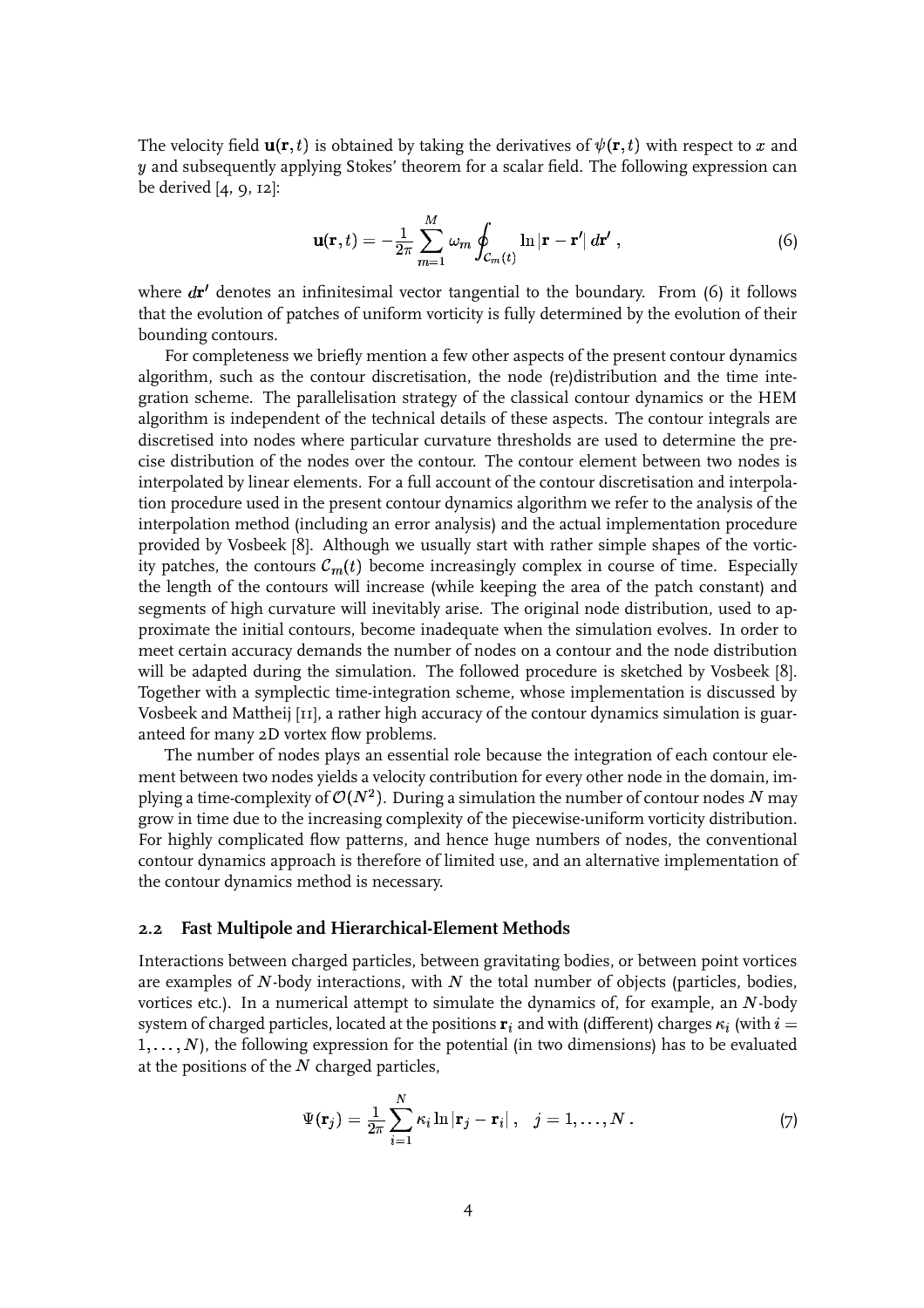With an explicit calculation of all mutual interactions, this simulation requires  $\mathcal{O}(N^2)$  operations for computing the potential  $\Psi(\mathbf{r}_j)$ , at the positions of the  $N$  charged particles, due to all the other particles. A similar expression, with a similar computational cost, can be derived for the case of  $N$  point vortices.

These computations can be accelerated using a Fast Multipole Algorithm (FMA). In that case the evaluation of the potential  $\Psi(\mathbf{r}_j)$  requires  $\mathcal{O}(N\log N)$  operations<sup>2</sup>, see Greengard and Rohklin [5]. The FMA is based on the concept of combining large numbers of particles into a single computational element—a multipole expansion—if the evaluation point for an effect due to this cluster of particles is far away. Such a multipole expansion for the potential of a cluster of particles centered at the origin in a two dimensional plane has the form

$$
\Psi(\mathbf{r}) \doteq a \ln |\mathbf{r}| + \sum_{k=1}^{K} \frac{b_k}{\mathbf{r}^k} \quad \text{with} \quad \begin{cases} a = \frac{1}{2\pi} \sum_{i=1}^{N} \kappa_i \\ b_k = \frac{1}{2\pi} \sum_{i=1}^{N} \frac{-\kappa_i \mathbf{r}_i^k}{k} \end{cases} \tag{8}
$$

where  $N$  bodies with strengths  $\kappa_i$  reside in a circle with radius  $R$  and  $|{\bf r}| > R$ . The accuracy of this multipole approximation depends mainly on  $K$ , which represents the order of the multipole, but also on  ${\bf r}$  and  $\kappa_i.$ 



**Figure 2** – *A schematic picture of the Fast Multipole Algorithm mechanism.*

The above multipole expansions can be manipulated in the sense that the expansions can be shifted to the centres of larger circles. Furthermore, they can be transformed into local (Taylor) expansions far away (well-separated) from the original multipole centre. These Taylor expansions can on their turn be shifted to the centres of smaller circles. The manipulations of the cluster potential are coordinated in a hierarchical way to obtain accurate approximations throughout the complete domain. That is, the farther away the evaluation point for the potential of a cluster of particles, the larger the cluster is. A hierarchical ordering demands that larger cluster multipole expansions need to be build from smaller cluster expansions. Note that these smaller cluster expansions are also needed for the evaluation of the potential of points which are closer by. The local (Taylor) expansions can be shifted to smaller clusters in order to pass on all approximating contributions from the far field. Figure 2 shows a schematic picture of the basic mechanism of the FMA. For a detailed discussion of the FMA, see Greengard and Rohklin [5].

The multipole expansion of the FMA can be exchanged for any other series approximation, stated that this series converges. If the multipole expansion is exchanged for a Poisson

<sup>&</sup>lt;sup>2</sup>Under certain circumstances also  $O(N)$ , see also Hrycak and Rohklin [6].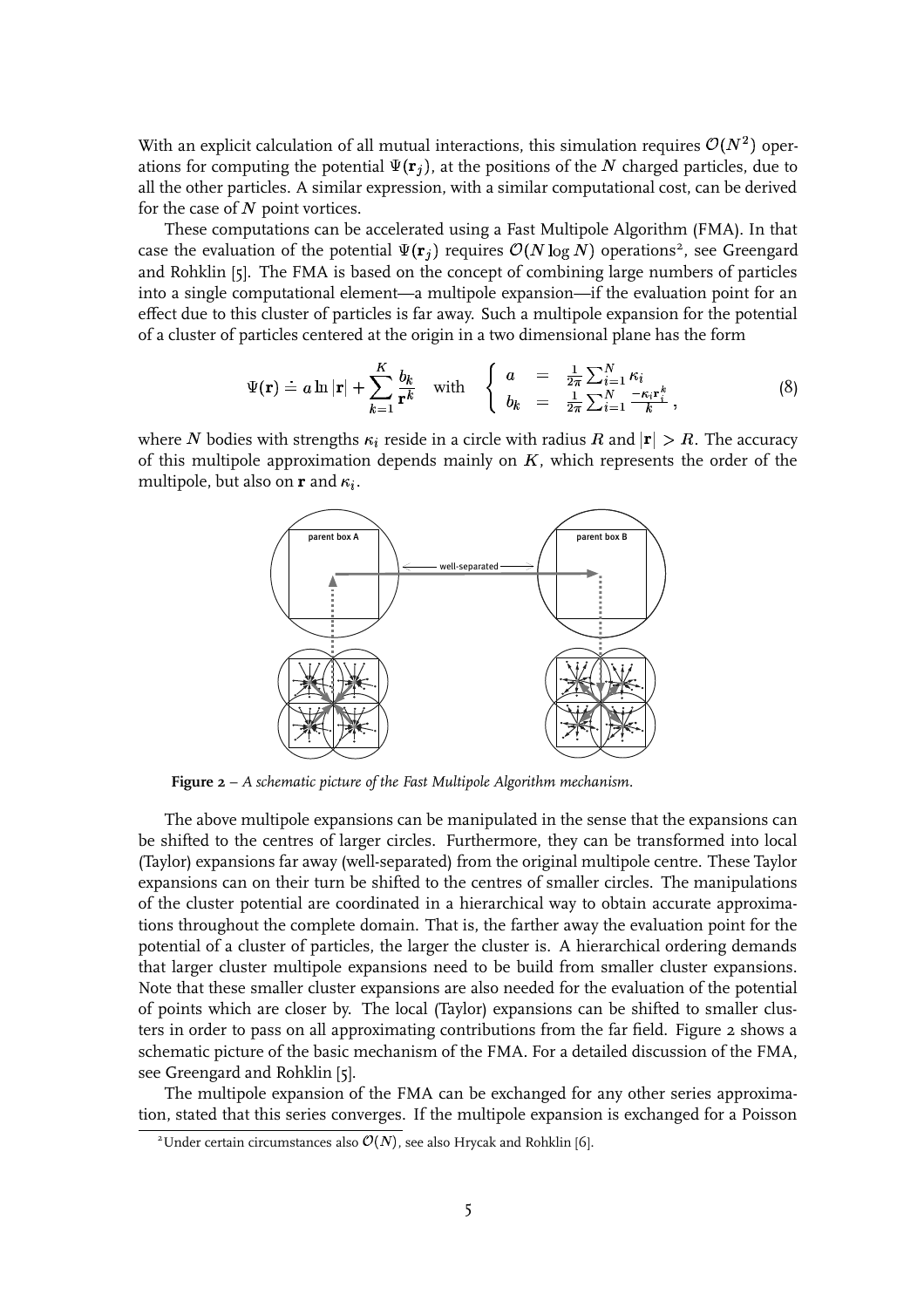integral (Poisson's formula), the same hierarchical mechanism as in the FMA holds (see Anderson [2]). The computational elements are then of a different structure, viz. rings. Poisson's formula can be written in an exact form as

$$
\Psi(r,\phi) = \frac{\ln r}{2\pi} \sum_{i=1}^{N} \kappa_i + \frac{1}{2\pi} \int_{0}^{2\pi} \left( \Psi(a,\theta) - \frac{\ln(a)}{2\pi} \sum_{i=1}^{N} \kappa_i \right) \frac{1 - (\frac{a}{r})^2}{1 - \frac{2a}{r} \cos(\phi - \theta) + (\frac{a}{r})^2} d\theta , \quad (9)
$$

for  $r > a$ , and calculates the potential outside a disk with radius  $a$  from sources inside the disk. For  $r < a$ , the potential can be calculated inside a disk due to sources outside the disk according to

$$
\Psi(r,\phi) = \frac{1}{2\pi} \int\limits_{0}^{2\pi} \Psi(a,\theta) \frac{1 - \left(\frac{r}{a}\right)^2}{1 - \frac{2r}{a}\cos(\phi - \theta) + \left(\frac{r}{a}\right)^2} d\theta, \text{ for } r < a. \tag{10}
$$

Special integration methods for the integrals in (9) and (10) are discussed in Refs. [2, 9]. The main advantage of this approach is that for the sources not only particles or other point sources can be used inside (or outside) a disk but also given areas of source distributions, like continuous charge distributions or vorticity distributions.

#### **2.3 The HEM for Contour Dynamics**

For contour dynamics the source distribution consists of patches of uniform vorticity. For the implementation of an acceleration scheme based on Poisson integrals, Vosbeek *et al.* [9] developed the Hierarchical-Element Method in order to reduce the  $\mathcal{O}(N^2)$  operation count typical of the conventional contour dynamics approach. The HEM is an adaptation to the method of Anderson and has a time-complexity of  $\mathcal{O}(N).$  We present here an overview of the general structure of the HEM which is relevant for the parallelisation strategy. Further details about the HEM can be found in Ref. [9].



**Figure 3** – *The HEM levels and the three nested patches residing at a finest level.*

In the HEM all the patches of uniform vorticity are assumed to reside in a square numerical domain, while the dynamics still involves the infinite plane. This square domain is then subdivided into a set of hierarchical levels with  $2^l \times 2^l$  boxes at levels  $l=1,\ldots, l_f$  with  $l_f$  a finest level, as is shown in figure 3. Keeping in mind that the numerical approach is based on the use of rings as computational elements (and using Poisson integrals), we introduce at the finest level  $l_f$  a ring with  $K$  nodes around each box (Figure 4a).  $K$  should be of the order of the number of nodes inside one box, ensuring the high efficiency of the method. By means of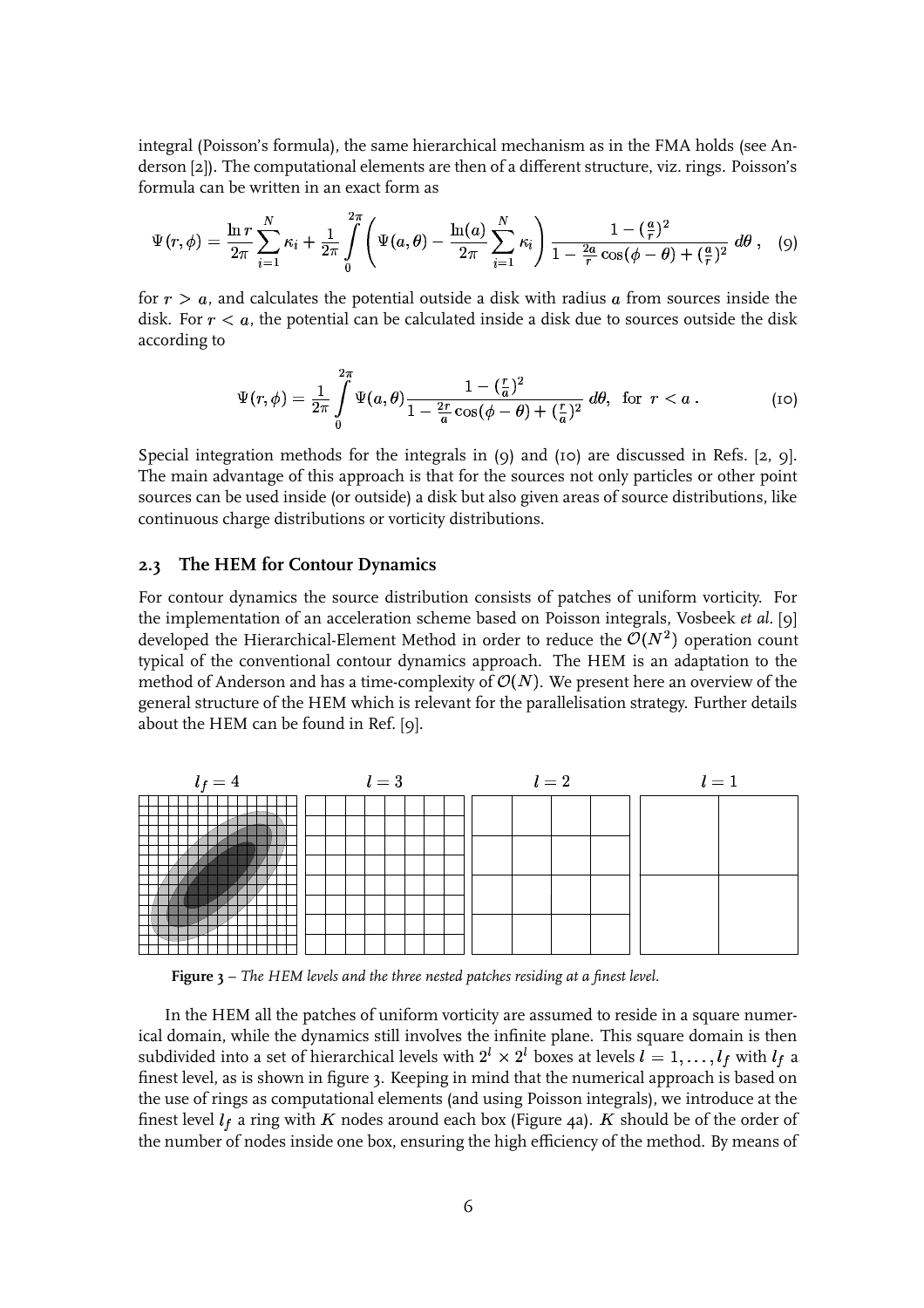

**Figure 4** – (a) *Construction of an outer ring around one of the boxes at the finest level by means of direct evaluation.* (b) *Construction of a ring at a consecutive coarser level. Four smaller rings contribute to one coarser ring.*

direct evaluation using (6), the velocity is determined at each node on the ring. These rings are called the outer rings.

Four outer rings at the finest level yield the input for the construction of one outer ring at the subsequent coarser level, the parent level, through the Poisson integral (9). In a similar way outer rings are constructed up to the level  $l = 2$  (see Figure 4b). At level  $l = 2$ , another kind of ring is formed via the constructed outer rings. This ring, a so-called inner ring, is to be used for the construction of inner rings at finer levels again all the way down to level  $l=l_f-1$ by means of (10). This is illustrated in Figure 5 (for  $l_f = 4$ ), at levels  $l = 3, \ldots, l_f - 1$  an inner



**Figure** 5 – The HEM in action for  $l_f = 4$ . The little box with slanted lines contains evaluation *points. Solid rings are outer rings and dotted rings are inner rings. See text for further details.*

ring is constructed from a parent inner ring at level  $l-1$  and from outer rings at the same level  $l.$  Level  $l=1$  (four boxes) is irrelevant in these hierarchical approximations. The light grey area at each level in Figure 5 is a so-called well-separated area. It is the area with just the optimal distance for a certain box size (see Ref. [9] for details). The eight dark grey boxes at the finest level are the immediate neighbours of the box containing the evaluation points. Here, direct evaluation of velocities are needed which require  $\mathcal{O}(mn)$  operations with  $m$  the number of nodes in the eight neighbouring boxes and  $n$  the number of nodes in the evaluation box.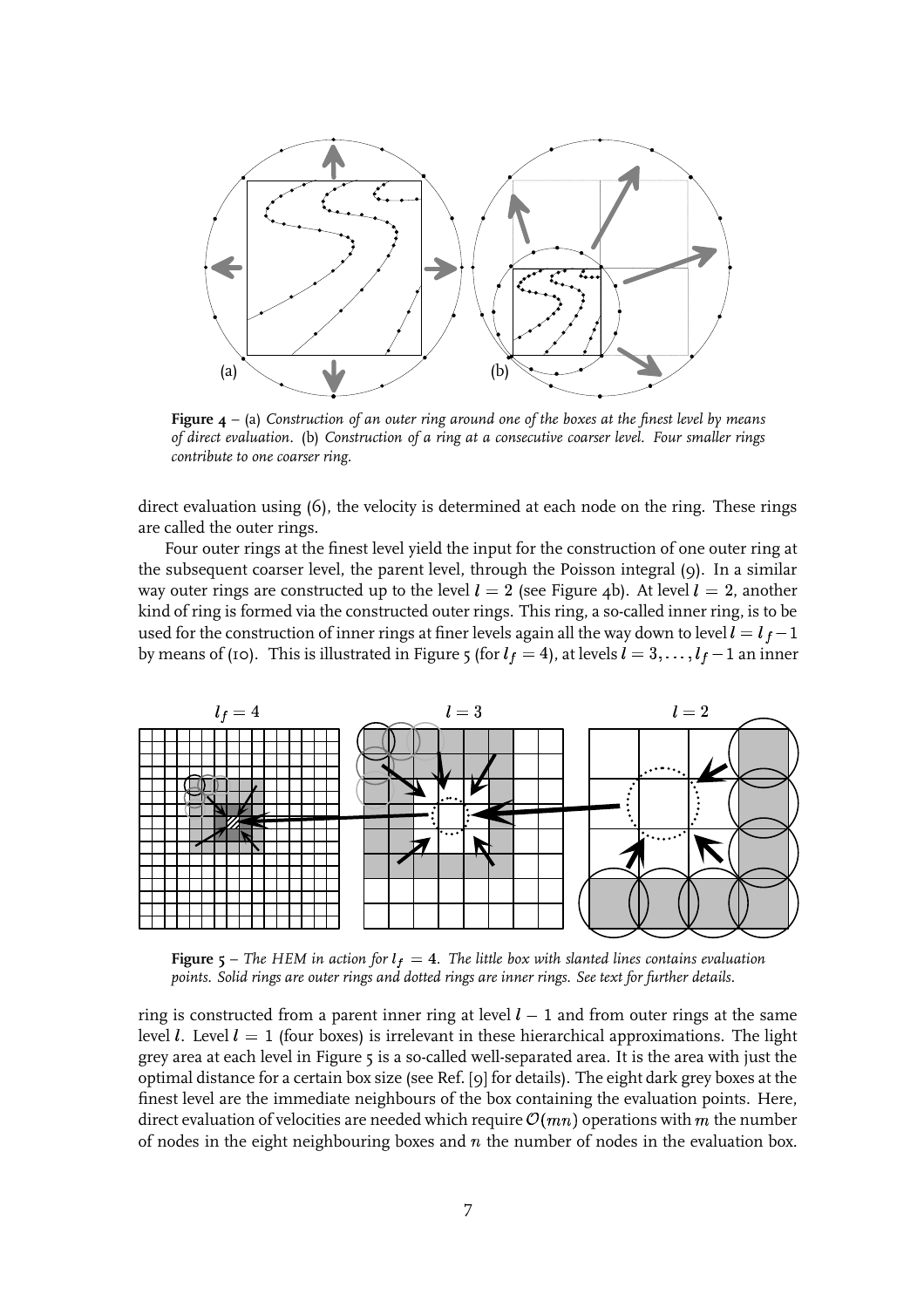Outer rings and inner rings are both needed in the hierarchical tree of levels to calculate all the contributions from the subdivided vorticity at the finest level. The construction of the outer rings is necessary to provide information for all the approximating rings. The inner rings contain all information from the outer regions and pass this information on to the next finer level inner ring.

If a small number of nodes makes up the vorticity field, it is inefficient to use a very fine meshed finest level with many boxes. In this case, the HEM is even more inefficient than the conventional contour dynamics scheme. On the other hand, however, too many nodes in a box is not efficient either because of the expensive direct interaction computations in each small domain of nine boxes at the finest level. The HEM accounts for these two restrictions by determining the hierarchical tree depth in an adaptive manner during a simulation. Optimal intervals for  $N$  are being chosen in such a way that  $K$  keeps the same order as the number of nodes per box. This leads to an  $\mathcal{O}(N)$  method.

## **3 Algorithm Complexity**

The HEM mainly consists of two parts. The most time consuming part of the method is the computation of the velocities, whereas the other much smaller part deals with the redistribution of the nodes. The node redistribution algorithm is identical to the one used in the conventional CD method. See Vosbeek [8] for a detailed discussion on this topic. In order to make a statement about the time-complexity of the HEM, the algorithm for the computation of the velocities at the nodes has been analysed. Identifying those parts within the velocity algorithm that have the largest computational load is of importance when considering parallelisation.

Seven steps can be distinguished in the computation of all the velocities in the HEM tree. Only for a uniform distribution of nodes quantitative results can be obtained, while for nonuniform distributions numerical experiments are needed to assess the time-complexity [2, 9]. For a uniform distribution of nodes, the operation count has been analysed:

1. Finest level direct interactions, with  $l_f\geq 1$ :

 $C_1 = |16+24\,(2^{l_f}-2)+9\,(2^{l_f}-2)^2|\;16^{-l_f}N^2\;,$ 

- 2. Finest level outer ring construction, with  $l_f\geq 2$ :  $C_2 = KN$  ,
- 3. Finest level contribution by outer rings in the well separated area, with  $l_f\geq 2$ :  $C_3 = \left| 156 + 528 (2^{t_f-2} - 1) + 432 (2^{t_f-2} - 1)^2 \right| 4^{-t_f} K N \; ,$
- 4. Outer ring approximation for levels  $l = 2, \ldots, l_f 1$  , with  $l_f \geq 3$ :  $C_4 = \frac{4}{3} \left( 4^{lf} - 16 \right) K^2$  ,
- 5. Inner ring approximation for levels  $l = 2, \ldots, l_f 1$  by outer rings, with  $l_f \geq 3$ :  $C_5 = \left[156\left(l_f - 2\right) + 528\left(2^{l_f - 2} - l_f + 1\right) + 432\left(\frac{1}{2}4^{l_f - 2} - 2^{l_f - 1} + \right)\right]$ *<u>Participate Contract Contract Contract Contract Contract Contract Contract Contract Contract Contract Contract Contract Contract Contract Contract Contract Contract Contract Contract Contract Contract Contract Contract* </u> . . . .  $l_f-\frac{1}{3})\bigr]\,K^2$  ,
- 6. Inner ring approximation for levels  $l = 3, \ldots, l_f 1$  by inner ring parent, with  $l_f \geq 4$ :  $C_6 = \frac{1}{3} \left( 4^{l_f} - 64 \right) K^2$  ,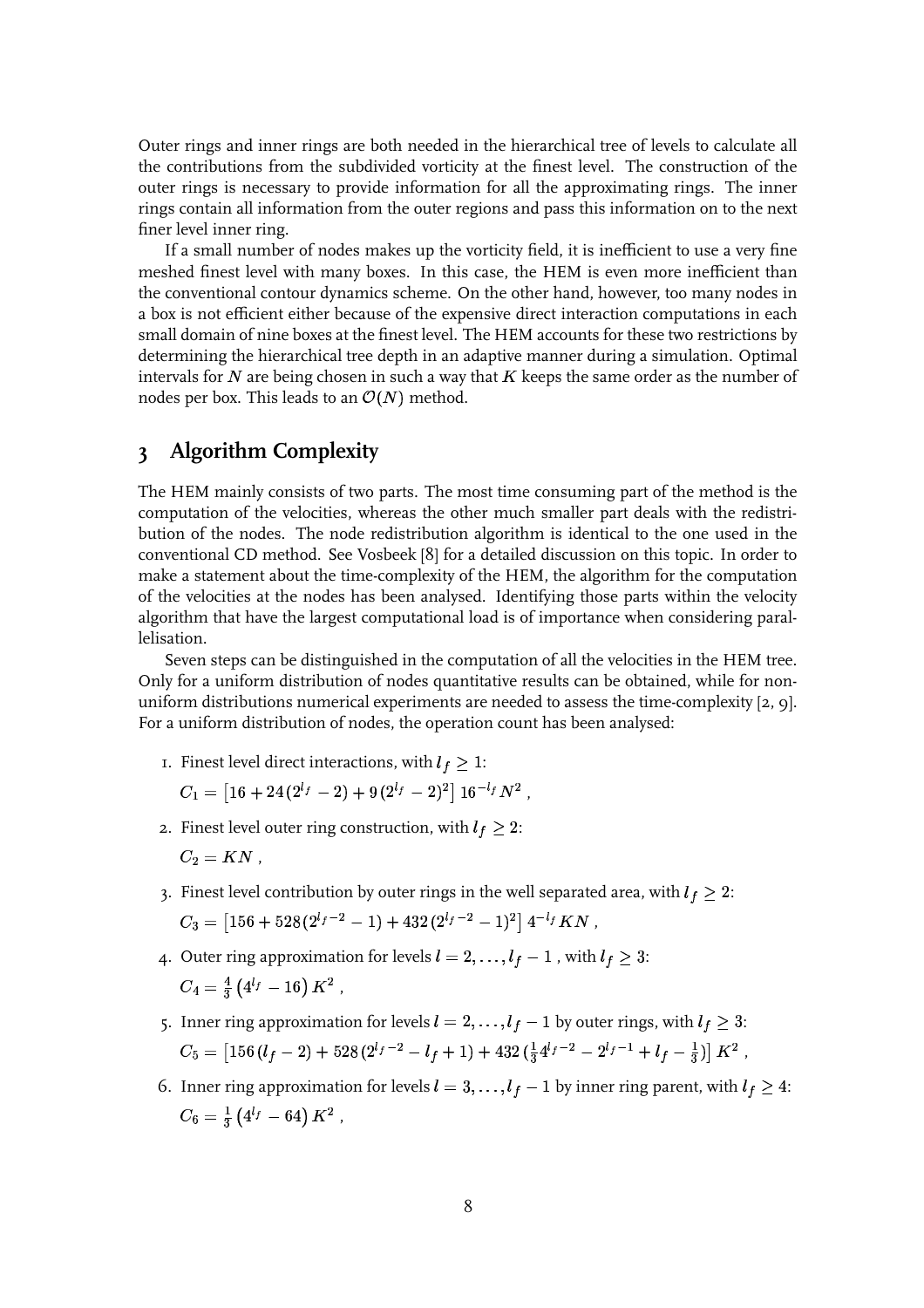7. Finest level contribution by inner ring parent, with  $l_f\geq 3$ :

$$
C_7=KN\;.
$$

This analysis shows the following asymptotic behaviour for the operation count  $C_i$  with increasing  $l_f\colon\thinspace C_1\,\propto\,4^{-l_f}N^2,\thinspace C_i\,\propto\,KN$  for  $i\,=\,2,3$  and 7, and  $C_i\,\propto\,4^{l_f}K^2$  for  $i\,=\,4,5$ and 6. When the total operation count of the seven steps is approximated for large  $l_f$ , a quick assessment can be made of the time-complexity  $C = \sum_{i=1}^{7} C_i$ , i.e.

$$
C \propto \alpha 4^{-l_f} N^2 + \beta K N + \gamma 4^{l_f} K^2 , \qquad (11)
$$

with  $\alpha = 9$ ,  $\beta = 29$  and  $\gamma = \frac{32}{3}$ . As can be concluded from the previous paragraph, the three parameters  $N$ ,  $K$ , and  $l_f$  determine the time complexity and this is illustrated in Figure 6a (with  $K = 17$ ). These results, obtained for a uniform distribution of nodes, can be compared



**Figure 6** – (a) *The theoretically predicted behaviour of the HEM.* (b) *Behaviour of a typical numerical experiment.*

with a numerical simulation where a non-uniform distribution of nodes is present due to the redistribution of nodes in course of the simulation (see Figure 6b). This comparison supports the claim that the time-complexity of the HEM in numerical simulations, usually with a non-uniform distribution of nodes, is in good agreement with the analytically obtained time-complexity as function of N,  $K$  and  $l_f$ . The data plotted in Figure 6 do not indicate  $\mathcal{O}(N)$  time-complexity for fixed  $l_f$  as could be deduced from (11). In that case a large number of nodes always results in an  $\mathcal{O}(N^2)$  time-complexity. In order to show the robustness of the  $\mathcal{O}(N)$  time-complexity it is necessary to adapt the number of levels  $l_f$  during the computation. Usually, this means that  $l_f$  increases as the total number of nodes increases. By comparing two subsequent (finest) levels in their intersection point,  $l_f$  can be eliminated in (11). This enables the introduction of an estimated operation count  $C_{ip}$  , based on the intersection points, which has the following rather simple form:

$$
C_{ip} = 53.5KN \tag{12}
$$

Formally, this operation count is only valid in the intersection points of the subsequent  $l_f$  and, moreover, for sufficiently large  $l_f.$  It can be checked, however, that for a relatively small  $l_f$  (for  $l_f \geq 5$ ) the estimate (12) is still an acceptable approximation.

As was mentioned at the beginning of this section, it is appropriate to know where the computational load is highest during HEM calculations. It can be deduced from the seven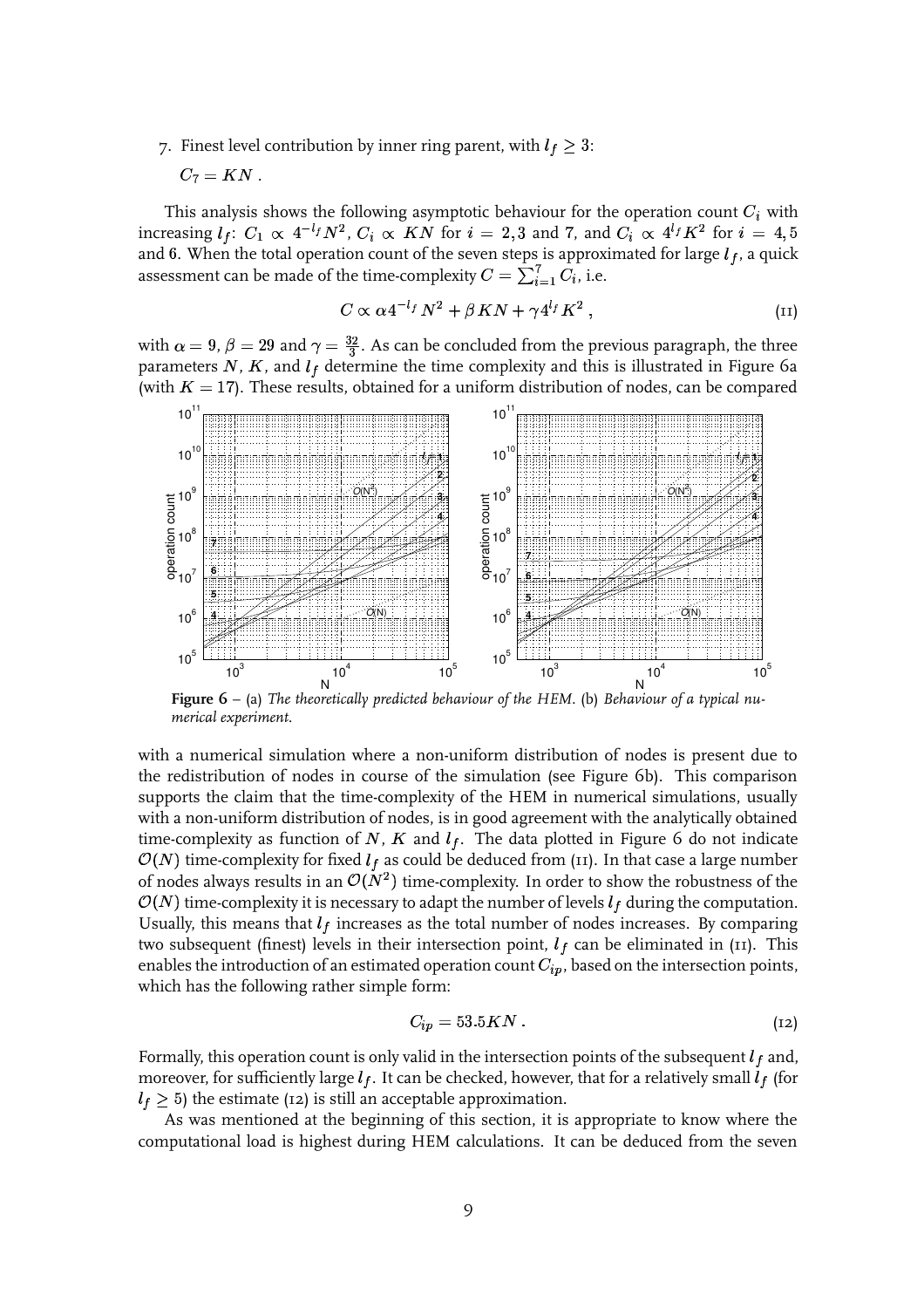steps that  $C_1$  and  $C_3$  are the most time-consuming operations during a complete time-step computation. These steps—done at the finest level—represent the operation count of velocity contributions which have to be communicated throughout the domain. This has far-reaching consequences for the parallel behaviour of the HEM as will be highlighted in the following sections.

Before parallelisation of the HEM is discussed, a word on the heuristic approach in handling the different algorithms is appropriate. The velocity computations and the redistribution of the nodes represent between 90% and 99.5% of the computations. The precise amount depends on the flow simulations under consideration. The optimal finest level is determined heuristically each time-step by counting all contributing operations for several  $l_f$  in a preprocessing step [9]. This pre-processing step is not part of the parallelisation strategy of the HEM but is of influence in the overall contribution of the velocity and redistribution part. A large contribution of this pre-processing step implies a smaller total contribution of both the velocity and redistribution computations, averaged over a complete simulation.

## **4 Parallelisation Strategy**

The HEM was originally developed for accelerating contour dynamics simulations in a serial computing environment. Parallelisation of the already existing HEM method is achieved by using OpenMP, which is a new industry standard for a set of compiler directives, library routines and environment variables. OpenMP can be used for parallelisation on shared-memory architectures and is especially suited for the incremental parallelisation of existing codes in FORTRAN and C/C++.



**Figure 7** – (a) *Box-wise parallelisation.* (b) *Contour-wise parallelisation.*

It is important to know *a priori* if the numerical scheme can be parallelised in a convenient way. Therefore, the global structure of the HEM should be considered first. Particularly, the parallelisation of the algorithms for the velocity computations and the node redistribution should be taken into account. The numerical structure of the HEM consists of a hierarchy of levels with boxes. At the finest level these boxes contain pieces of contours, whereas coarser boxes contain the approximating outer and inner rings. Velocity computations are carried out at each level in the tree and parallelisation along all hierarchical boxes seems appropriate. Although most of the computations are at the finest level, the ring computations at each consecutive coarser level—requiring a modest amount of CPU-time—should be included for parallelisation as well. Obviously, parallelisation is most effective when implemented per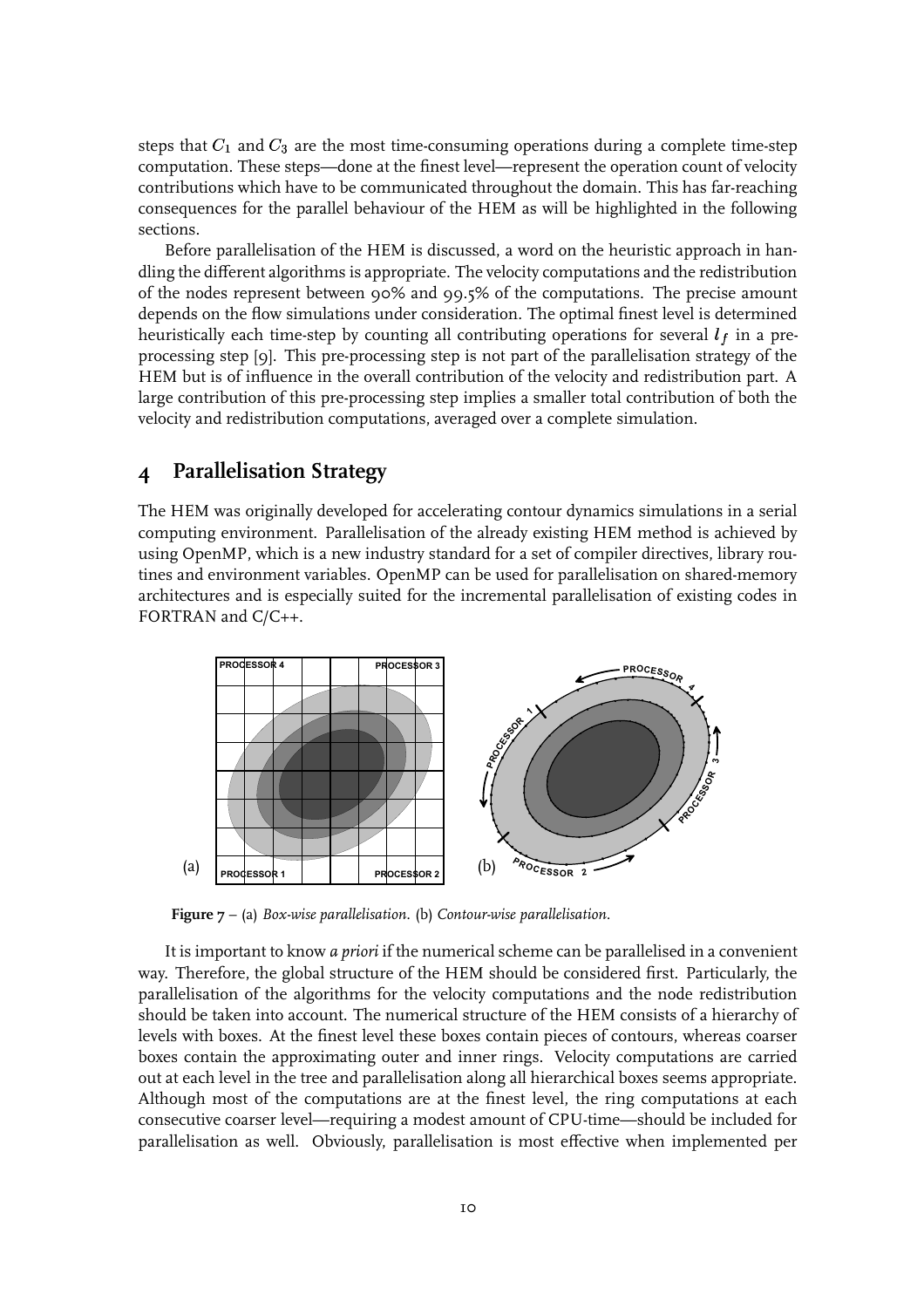level. Each level is then decomposed into several subdomains which can have one or several boxes, whereas multiple processors can be assigned to these subdomains (Figure 7a).

The part of the algorithm dealing with the redistribution of the nodes can not be skipped in the parallelisation process because it still contributes significantly, depending on the evolving contours. Parallelisation of this part is however completely different, i.e. redistribution is done in a contour-wise fashion as is depicted in Figure 7b. This paper however will only focus on the more important box-wise parallelisation of the velocity computations, which is carried out independently from the node redistribution. In the HEM the boxes are ordered per level as shown in Figure 8. The coarsest level ( $l=1$ ) has four boxes, numbered  $1,\ldots,4$ in counter-clockwise manner starting with the left-lowest box. Level  $l = 2$  has sixteen boxes, numbered  $5, \ldots, 20$ , level  $l=3$  has sixty-four boxes, numbered  $21, \ldots, 84$ , etc. all according to the counter-clockwise route.



**Figure 8** – *Composite schematic of the way the HEM is ordering its boxes at every level (three levels in this example). Note that only parts of the two finer levels have been drawn.*

The processors assigned to subdomains also follow the route according to Figure 8. The assignment of processors can be scheduled in various ways. Two scheduling policies in OpenMP used for the parallel HEM are static scheduling and dynamic scheduling. When each subdomain is treated as a static subdomain, a processor assigned to this subdomain stays put until all processors have finished their own local job. After that, they proceed in unison to their next assigned subdomain. Static scheduling can be very inefficient when the computational load is non-uniform. However, when an algorithm has a predefined uniform load, processors can be assigned to steady portions of the algorithm and minimize the communication overhead and static scheduling would be very efficient. Dynamic scheduling, on the other hand, implies that a processor can proceed with the next available subdomain when it has finished its own local job, even when other processors are still busy with their first computation. Dynamic scheduling suffers more from communication overhead due to the dynamic displacements of processors.

For an unevenly distributed computational load, as is the case in many contour dynamics simulations, processors taking care of less time-consuming jobs have to wait for the slower jobs and will run idle when static scheduling is applied. This so-called load imbalance is illustrated in Figure 9 for a computation with a non-uniform distribution of nodes in the domain. In Figure 9a a static scheduling is applied to a finest level  $l_f = 3$  with four processors to assign. Choosing an appropriate subdomain size (or chunk size, a designation used in OpenMP) in the scheduling policy of OpenMP can be convenient for solving a specific load imbalance problem. The chunk size in Figure 9a is four, and the load is clearly out of balance.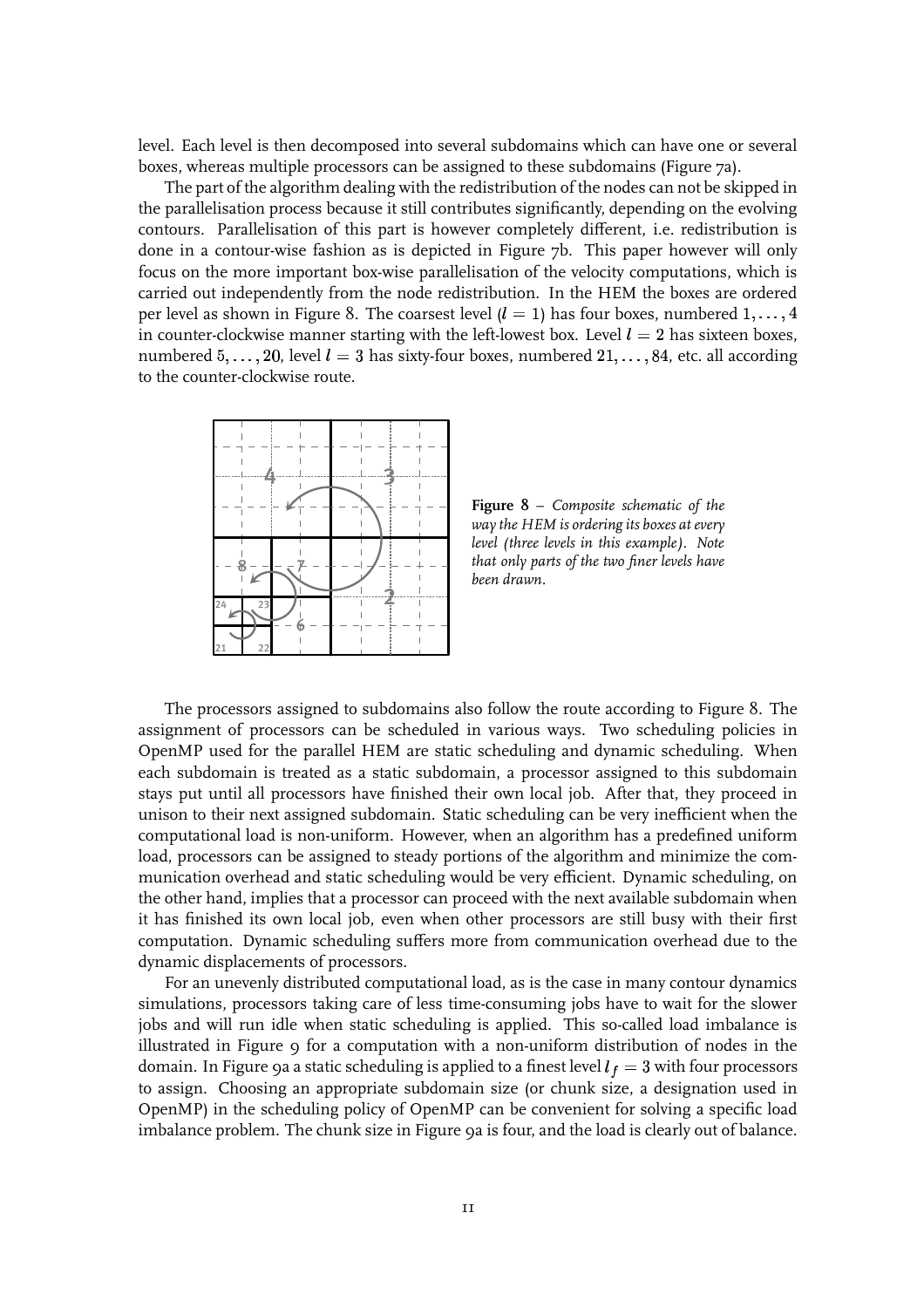

**Figure 9** – (a) *Example of static scheduling for the HEM in OpenMP.* (b) *Dynamic scheduling for the same domain.*

Processors 1, 2, and 4 have to wait for number 3 before all can proceed in unison to the next subdomain (black arrow). Figure 9b shows how to solve for the load imbalance when using dynamic scheduling. When processor 1 has finished its computations it will start immediately computing the first available chunk (keeping the ordering in mind). When processor 3—the one with the highest load—has finished (black arrow), processors  $I$ ,  $2$ , and  $\ddot{A}$  have already advanced to the right-top quadrant (gray arrows). The load imbalance for this configuration has been minimised. Dynamical scheduling will apparently be beneficial for parallelisation of the HEM when a smallest possible chunk size is chosen. The chunk size then is as small as one box, contrary to the above example with four boxes for a chunk. The smaller the chunk size, the more balanced the load is after finishing a certain level. Note that the example in Figure 9 is for illustrative use only.<sup>3</sup>

In order to study the overall parallel performance of the HEM, two important features of parallel programming have been analysed, viz. processor scalability and problem scalability. Processor scalability is given through the parameter  $S$ , the speed-up of the parallelisation, and is defined as the ratio between the work done by one processor and the total execution time of a parallel programme with P processors:  $S = T_1/T_P$ . Problem scalability has been studied for different values of  $l_f$  and  $N$ . The number of nodes  $N$  changes continuously during a simulation and because of this,  $l_f$  changes accordingly. When  $l_f$  is large, more boxes have to be computed and more communication is necessary between processors. In a shared-memory environment this can be a limiting factor for the parallel performance because communication timing is slow compared to the computations. The more computations a single processor can do in its chunk before communicating its results, the better the overall performance. This feature is called the computation-to-communication ratio.

One last important remark has to be made concerning the fraction of the algorithm that has not been parallelised. The part of the algorithm that works serially acts as a weakest link in the overall computation and slows down the method significantly. This can be clearly demonstrated by Amdahl's Law [3], which states that for an ideal parallel machine (neglecting

<sup>&</sup>lt;sup>3</sup>In case of a domain with only a small number of boxes, it probably would be more efficient to start computing in boxes with the highest density of nodes.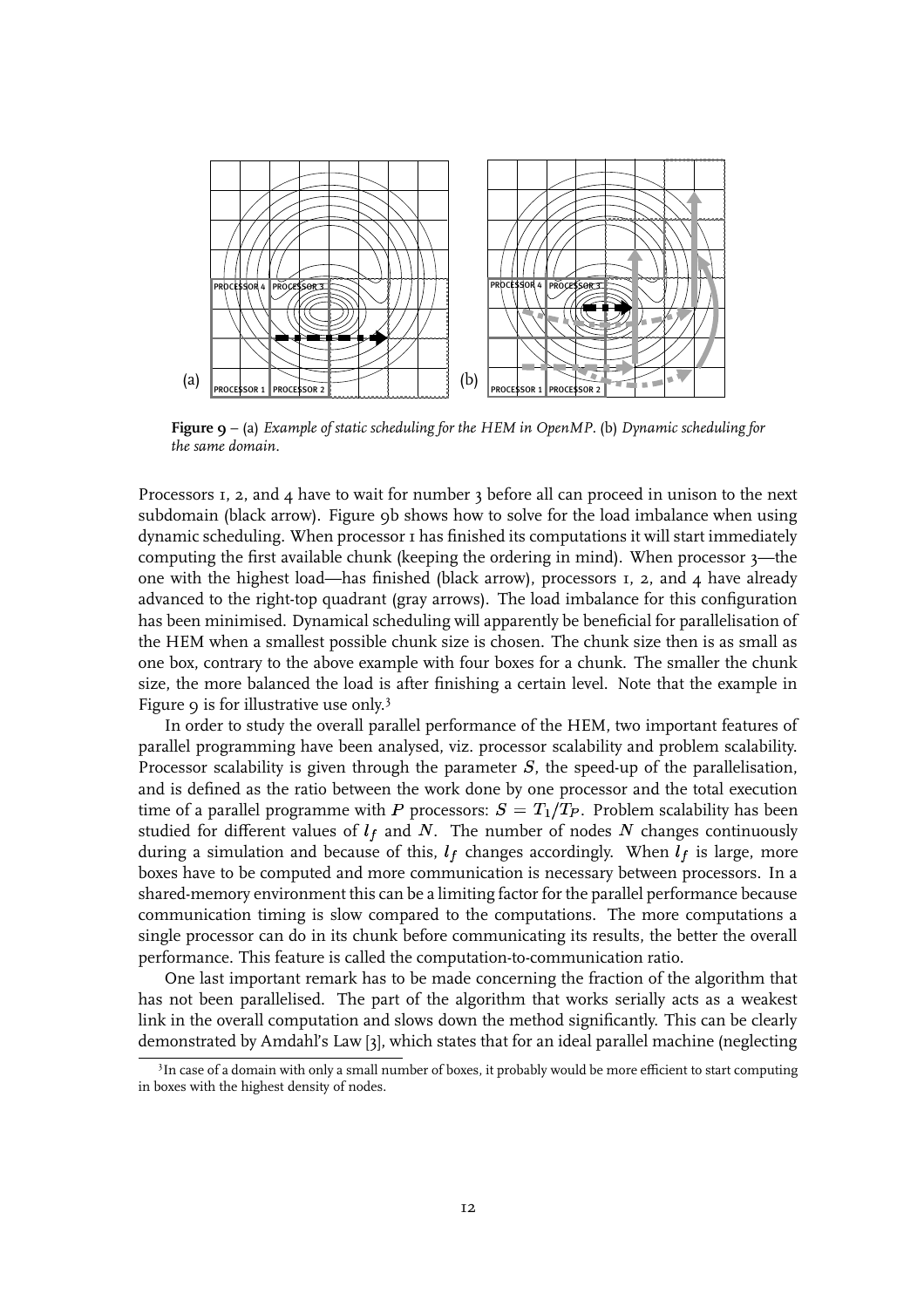communication overhead) the speed-up is

$$
S_{Amdahl} = \frac{P}{Pf + (1 - f)},
$$
\n<sup>(13)</sup>

where f represents the serial fraction and  $P$  the number of processors. In Section 3 it was mentioned that the contribution of velocity and redistribution computations (which have been parallelised) differ for various simulations. For the numerical experiments in the next section this has been taken into account.

## **5 Numerical Experiments and Discussion**

Three different numerical experiments have been performed. The goal of the first experiment is to investigate the scalability of the parallelised HEM, without adding additional nodes during the computation or applying any node redistribution. In the second experiment the role of static and dynamic scheduling on the scalability  $S$  is discussed. In this numerical experiment both the number of nodes increases during the simulation (and also  $l_f$  increases) and node redistribution is included. In a third numerical experiment the parallel efficiency of simulations with the HEM of the evolution of vortices in a non-uniform background vorticity field has been studied. The effort to obtain a parallelised version of the HEM is particularly aimed at solving this latter kind of problems.



**Figure 10 –** *The first example shows ten nested concentric vorticity patches in an*  $l_f = 2$  do*main.*

EXAMPLE  $I$   $-$  A first example is the simulation of concentric patches of uniform vorticity (Figure 10). These patches will stay circular and constant in size. The redistribution of the nodes is therefore unnecessary. During a simulation  $N$  is kept constant and the contours rotate in a clockwise direction—due to an overall negative uniform vorticity. The load is distributed symmetrically and can be considered as reasonably uniform, except for the corners of the HEM domain. To gain insight in the processor scalability,  $l_f$  is also kept constant during each simulation. This implies that for a certain  $N$  the optimal  $l_f$  is not changed accordingly. The following values for  $P$ ,  $N$ , and  $l_f$  have been chosen:

- $\bullet~$  The range of processors:  $P = 1, 2, 4, 8, 16$
- $\bullet \,$  The problem size:  $N=1000, 2000, 4000, 8000, 16000$
- $\bullet\,$  The choice of finest level:  $l_f=2,3,4,5$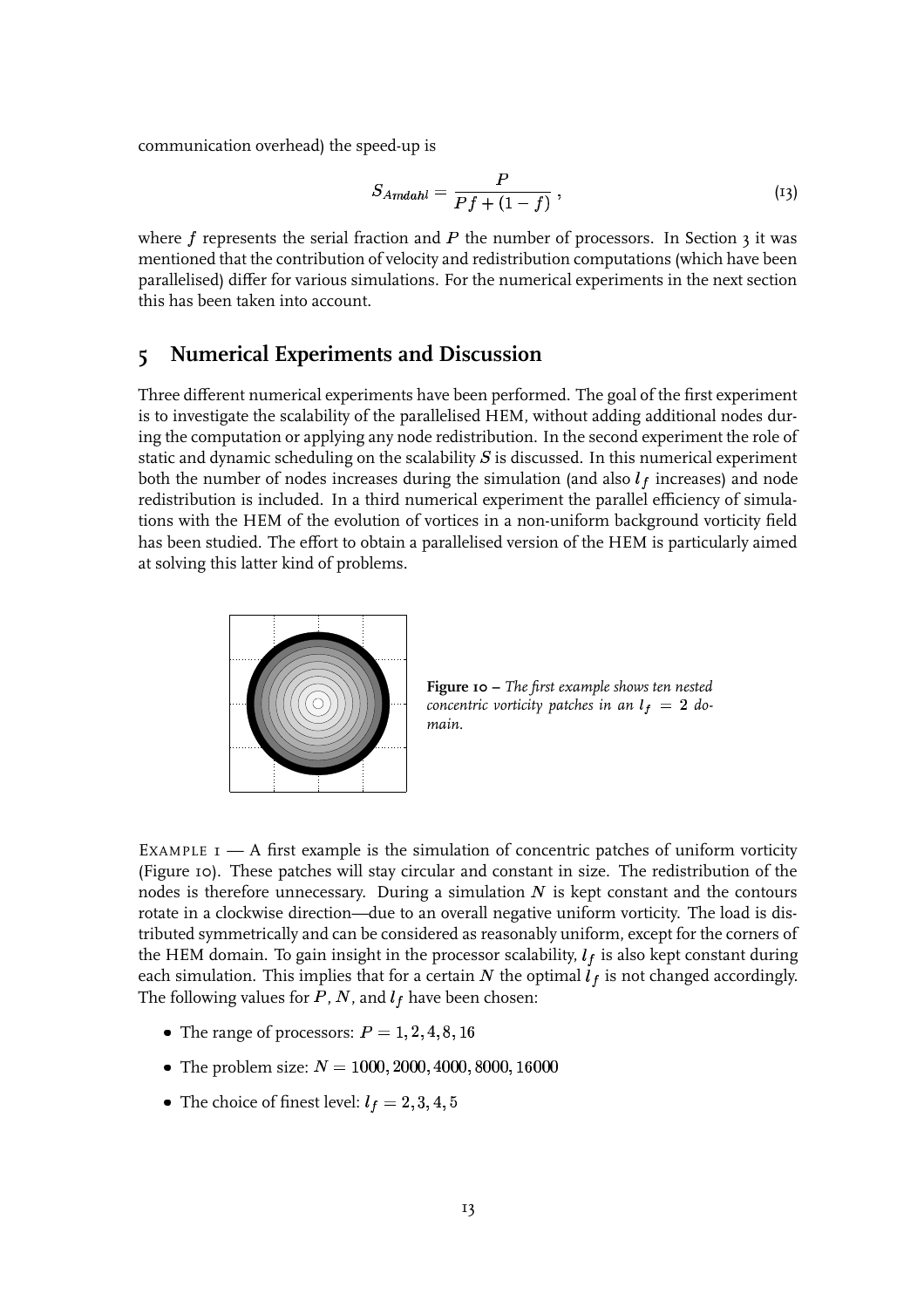

**Figure**  $\textbf{11} - S = f(P, N)$  for  $l_f = 2, \ldots, 5$ . The speed-up for  $N = 16{,}000$  has a dashed line indicating Amdahl's limit for a serial fraction of  $f = 0.02$ .

Each combination of P, N, and  $l_f$  represents a separate simulation. The results for the scalability  $S$  as function of  $P$  and  $N$  are given in Figure 11 as 3D graphs for different values of  $l_f$ .

According to Figure 11 it is clear that the parallel performance for a small number of processors is high for  $l_f=\{2,3,4\}.$  For  $N=16{,}000$ , performance is maximal for  $l_f=3$  in the complete processor range  $P=1,\ldots,16.$  Level  $l_f=5$  seems to be inefficient for all choices of  $\emph{P}$  and  $\emph{N}.$  Furthermore, an increasing computation-to-communication ratio can be observed for increasing  $N$  in the figures for  $l_f=\{2,3,4\}$ , while for  $l_f=5$  this increment is only visible for  $N\geq 8{,}000.$  The amount of effective computations per communication step decreases for smaller boxes. This is supported by the speed-up data for  $l_f = \{3,4,5\}$  which decrease for increasing  $l_f.$  Although the boxes are larger for  $l_f=2$ , the speed-up cannot benefit from the computation-to-communication ratio size when  $P$  is relatively large due to the non-uniformity of the node distribution. The domain has a mere sixteen boxes for  $l_f = 2$  and the processors finish rather quickly in the four corner boxes, while the four central boxes demand most of the CPU time. Some processors will inevitably run idle in the test with  $l_f = 2$ . This example clearly indicates the parallel efficiency as a function of  $P$ ,  $N$  and  $l_f.$  For regular simulations however, a constant  $l_f$  is certainly not an option. The HEM would lose its  $\mathcal{O}(N)$  behaviour. The adaptive tree-depth adjustments for  $N = \{1000, \ldots, 16000\}$  would be  $l_f = \{2,3,3,4,4\}.$ For a parallel  $\mathcal{O}(N)$  simulation, the overall speed-up, i.e. the final simulation wall-clock time,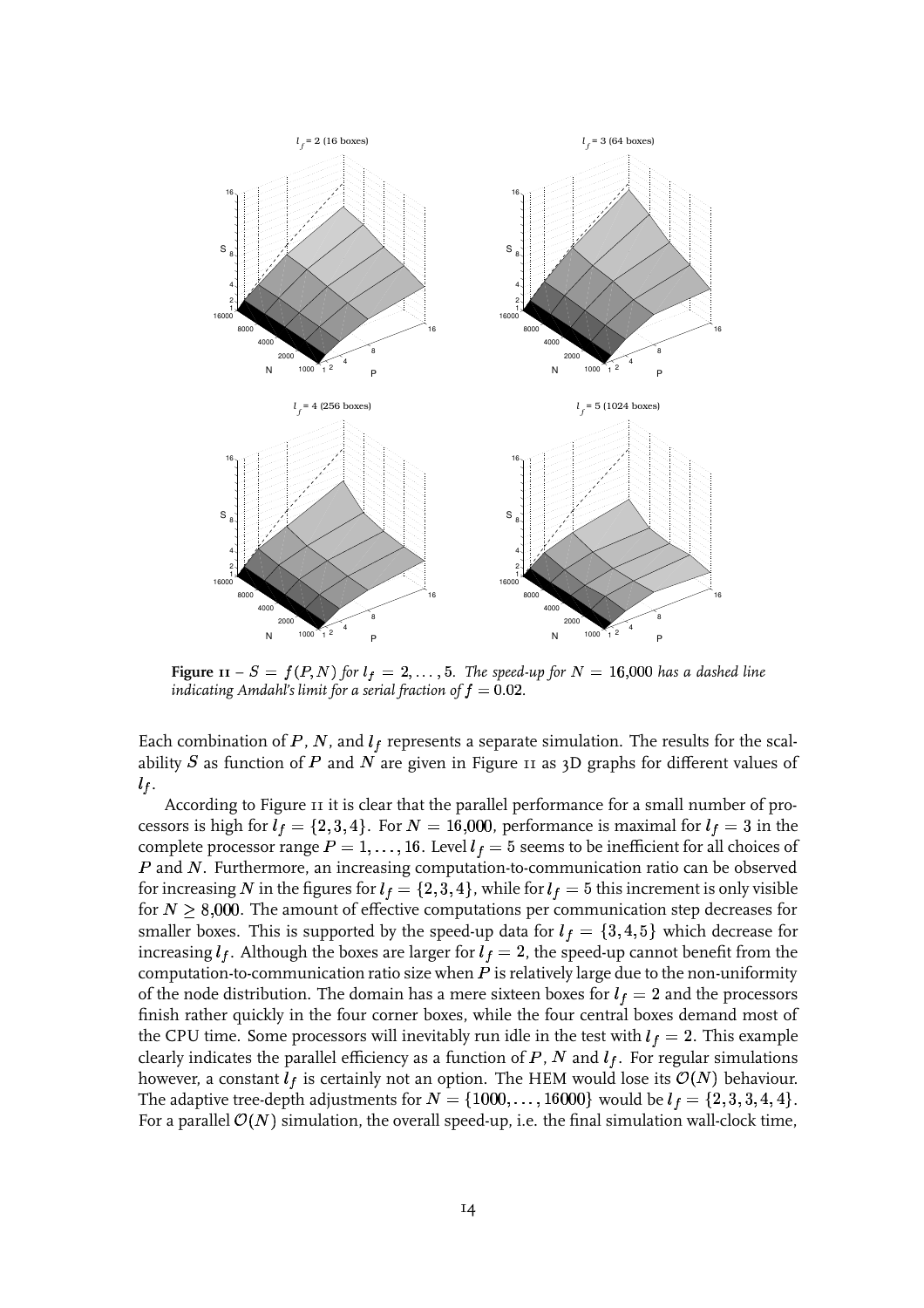is certainly optimal for  $4,\!000 < N < 8,\!000.$  For the other levels some parallel efficiency has to be sacrificed.

EXAMPLE 2 — This example will highlight the difference between static scheduling and dy-¥ namic scheduling. The simulation itself requires  $\mathcal{O}(10^3)$  nodes and is a relatively 'cheap' computation compared to the kind of simulations the HEM is designed for. The simulation shows the formation of a tripole from an azimuthally perturbed isolated monopolar vortex (see Figure 12). The tripole rotates counter-clockwise according to the sign of the core vorticity.



**Figure 12** – *From a perturbed isolated monopole to a tripole.*

During the simulation the redistribution of the nodes is essential due to the formation of high-curvature segments in the contours (see, for example, Figures 12c and d). In the present test example the node redistribution algorithm is also parallelised. Additionally, we should keep in mind that the number of nodes  $N$  will increase. As a result the tree-depth (i.e.  $\,l_f)$ in the HEM will automatically increase. Figure 13a shows two curves which compare the static and the dynamic scheduling. The static scheduling policy is clearly spoiling the parallel performance. Dynamic scheduling delivers a speed-up curve like the one in Figure 11 for  $l_f=2$  and  $l_f=3.$  This is conform the level updates for  $500 < N < 5{,}000.$  In order to obtain  $O(N)$  operation count the finest level here is relatively coarse  $(l_f\,\leq\,3)$ , and some parallel efficiency is lost due to the fact that no optimal benefit of load-balancing can be obtained. As a result a few processors will run idle.



**Figure**  $\mathbf{13} - \mathbf{a}$  *Speed-up curves* of *Example* 2. The *serial* fraction  $f = 0.07$ . (b) *Speed-up curve* for the  $\gamma$  -plane simulation of Example 3,  $f=0.025.$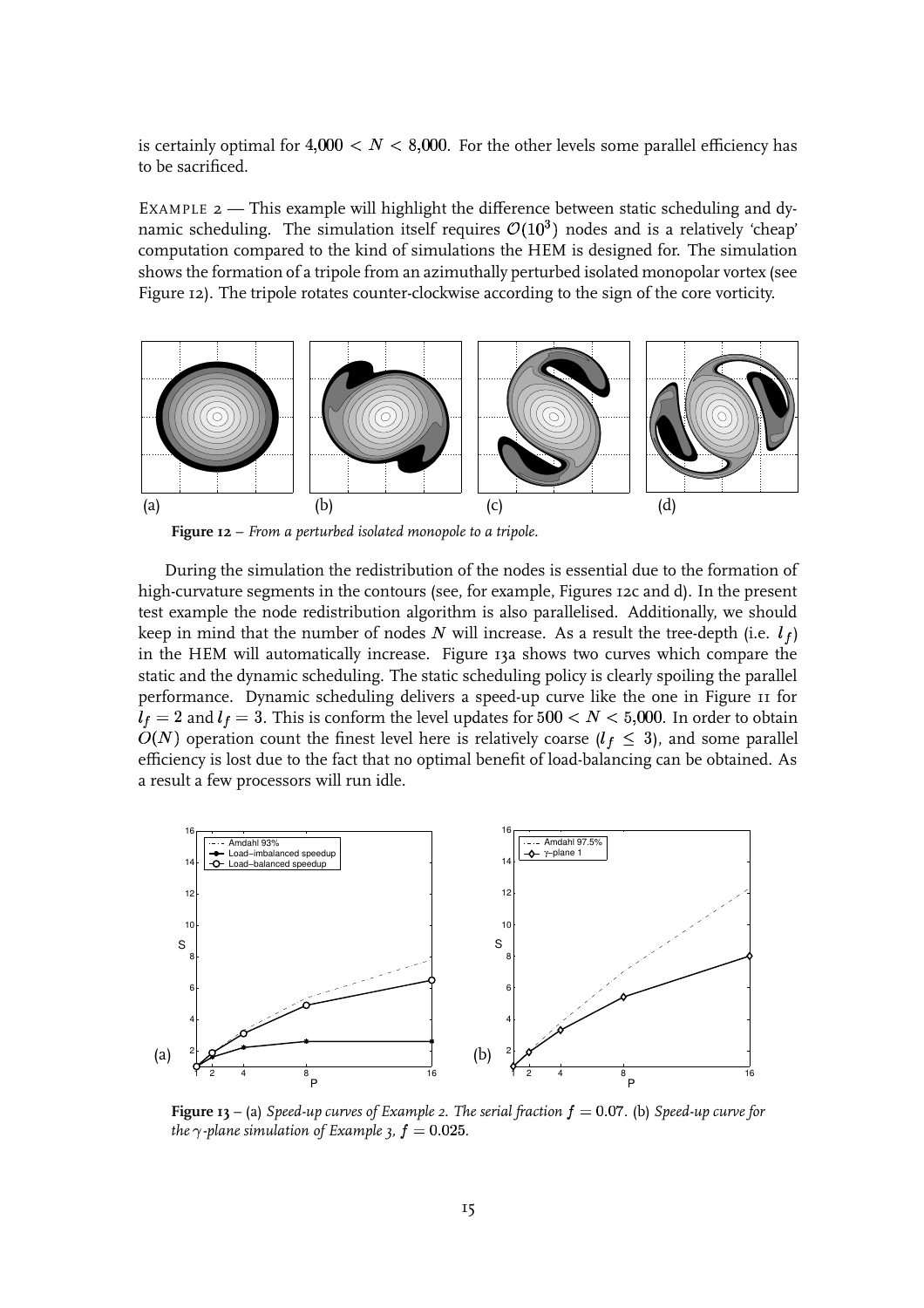EXAMPLE  $3$  — The last example shows the parallel efficiency of simulations the HEM had been made for originally. It concerns the evolution of an isolated monopole—like the one in Example 1—embedded in a non-uniform background vorticity field. These so-called  $\gamma$ plane simulations generate complex flow patterns and require at least  $\mathcal{O}(10^4)$  nodes. Figure 14 shows four frame-shots of an isolated monopole that is being perturbed by the gradient background rotation. The perfect circular patches of this monopole transform into a tripolar structure while travelling to the centre (dotted cross) of the  $\gamma$ -plane. Note that only a part of the complete HEM domain is shown.



**Figure 14** – *Thirty two contours ('gamma 2') show the monopole transforming into a tripole in a non-uniform background vorticity field.*

Two different configurations have been tested. The first simulation—denoted 'gamma 1'—has 21 contours for the background field and the monopole, and a node range of  $10{,}000 < \hspace{-4pt}$  $N~<~30{,}000.~$  The second simulation ('gamma 2') has 32 contours and a node range of  $20{,}000\ <\ N\ <\ 45{,}000.$  Both simulations start with only a tenth of this number but arrive in the mentioned ranges quite early in the simulation. These tests use considerably more nodes than the numerical simulations of Examples 1 and 2. Redistribution takes care of the node supply, particularly in the monopolar/tripolar region, indicating that the load is highly out of balance in the overall domain. This implies the use of dynamic scheduling with the smallest possible chunk size. Figure 13b shows the speed-up graph for the 'gamma 1' simulation. These speed-up values are higher, compared to Example 2, due to a smaller serial fraction. The efficiency however is getting worse. The reason for this behaviour lies in a larger  $l_f.$  The 'gamma 1' test needs more nodes and will adjust to a higher  $l_f,$  and thus creating smaller boxes with on the average still the same amount of nodes in a box. However, the computation-to-communication ratio actually decreases. Although a domain with a higher number of boxes can benefit more from the load-balancing effect of dynamic scheduling, more communication is necessary. The net effect is a lower efficiency.

Figure 15 shows three speed-up graphs for the 'gamma 2' simulation. In this test the treedepth adjusts for a finest level of  $l_f = 4$  during the complete computational time-frame. The graph in the middle ( $l_f=4$ ) shows a speed-up which is worse than both the 'gamma 1' and the tripole test (Figure 13). When  $l_f$  is forced to be constant at  $l_f = 3$  or  $l_f = 5$ , the speed-up graphs on the left and right, respectively, are produced. All three are quite similar, albeit that the middle graph is slightly better. However, an overall better result compared to Figure 13 was expected. This is clearly not the case and is most likely due to the unevenly distributed computational load per box at the finest level which starts to worsen the parallel efficiency for this kind of computations. The structure for the 'gamma 2' tripole is very localised and complex, due to the generation of much more fine-scale filamentary structures, and demands much more CPU than the 'gamma 1' tripolar structure. For  $l_f = 3$  this has immediate consequences if  $P > 4$ . Processors that start computing the few boxes with vast numbers of nodes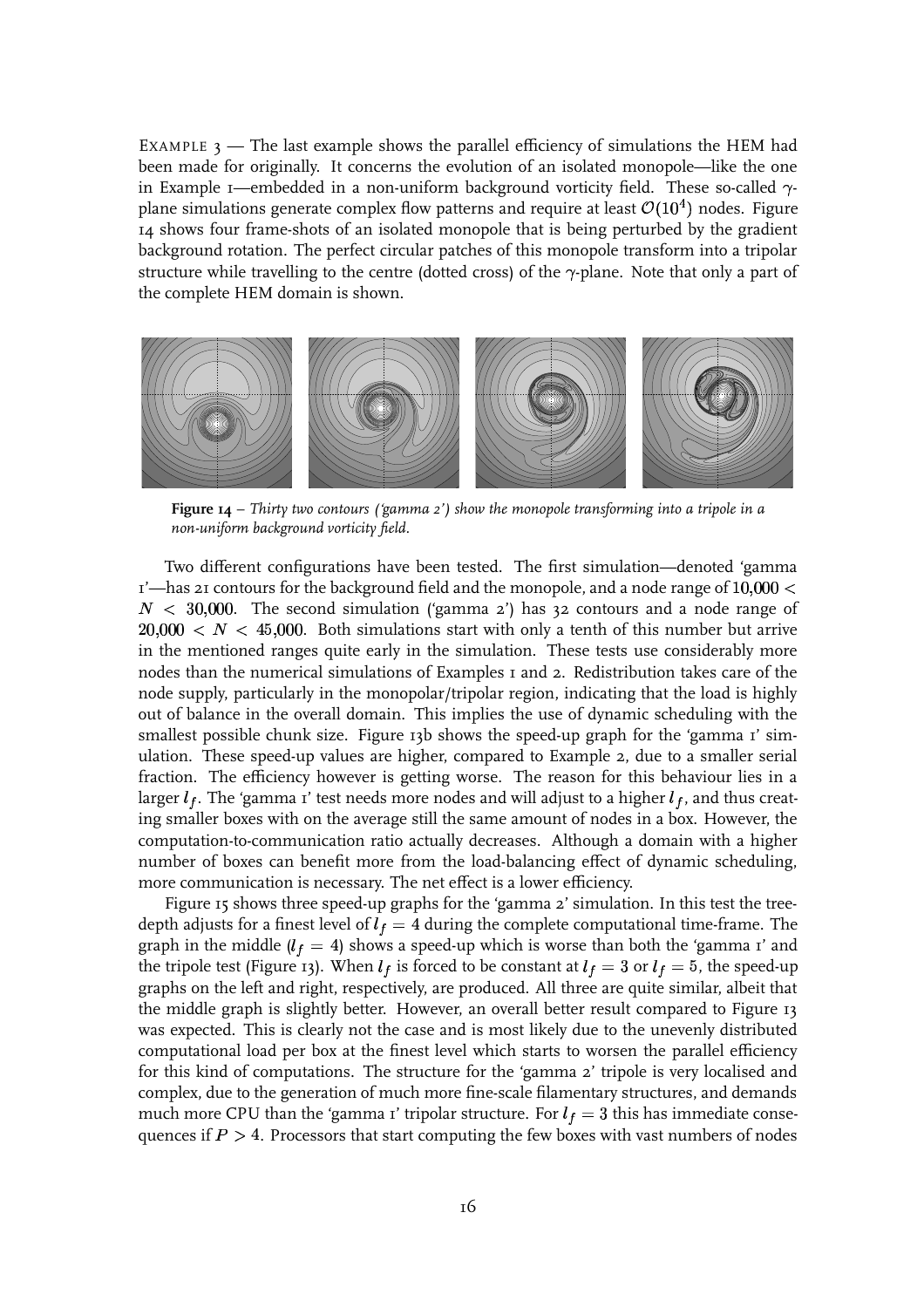

**Figure 15** – *Speed-up graphs of the 'gamma 2' simulation for three finest levels. The serial fraction* is  $f=0.025$  .

(the monopolar region) are busier than the other processors, which spend their time on the rest of the domain with a relatively small number of nodes. For  $l_f = 4$  this is also the case. Figures 16a, 16b, and 16c show the complete HEM domain for the three levels. For  $l_f = 5$ , i.e. boxes, unevenly distributed nodes should not be a severe problem anymore, but here the net effect on the speed-up is negative due to the large communication overhead.

A solution to the above discussed problem could be locally increasing or decreasing  $l_f$ such that the average number of nodes per box on the finest level is approximately constant throughout the domain (Figure 16d). The computation-to communication ratio can then be held constant, while the communication overhead is now the only restrictive factor. This adaptive chunk size refinement together with dynamic scheduling should minimise the load though, for all kinds of complicated flow phenomena. This approach is not implemented yet and should be pursued in future investigations.

## **6 Conclusive remarks**

Despite the shared-addressing complication of the HEM—which is inherently involved in its algorithmic structure—the parallel HEM scales (very) good for small numbers of processors  $\left(P\leq8\right)$  for every test-case discussed in this paper. The already mentioned computation-tocommunication ratio shows more efficient speed-up results when the box size is held constant (Example 1). For regular HEM simulations we have however non-uniform node distributions and box size adaptations, implying a higher computation-to-communication ratio for certain boxes. The adaptations are necessary for keeping the favourable  $\mathcal{O}(N)$  operation count for the HEM. For  $P>8$ , the tripole test (Example 2) delivers a good efficiency. For the  $\gamma$ -plane simulations, however, the efficiency drops when  $l_f$  is higher and the local load is increasing (Example 3). The 'gamma 1' test still delivers a nice efficiency for small numbers of processors, but for the 'gamma 2' test which shows the appearance of many small-scale filamentary structures, the load was locally too high.

The crux here is that an increasing  $l_f$  demands an increasing amount of communication between (expensive) computations, whereas the dynamic scheduling solves for the nonuniform load better when  $l_f$  is actually high. A general solution for this 'trade-off' demands an improved parallelisation strategy: a locally defined tree-depth based on the requirement to keep the average number of nodes per finest level box approximately constant. Communication overhead, though, shall be a limiting factor when massive parallelisation, i.e.  $P \sim$  $\mathcal{O}(100$  –  $1000)$ , is to be applied. Nonetheless, the current parallel HEM is an important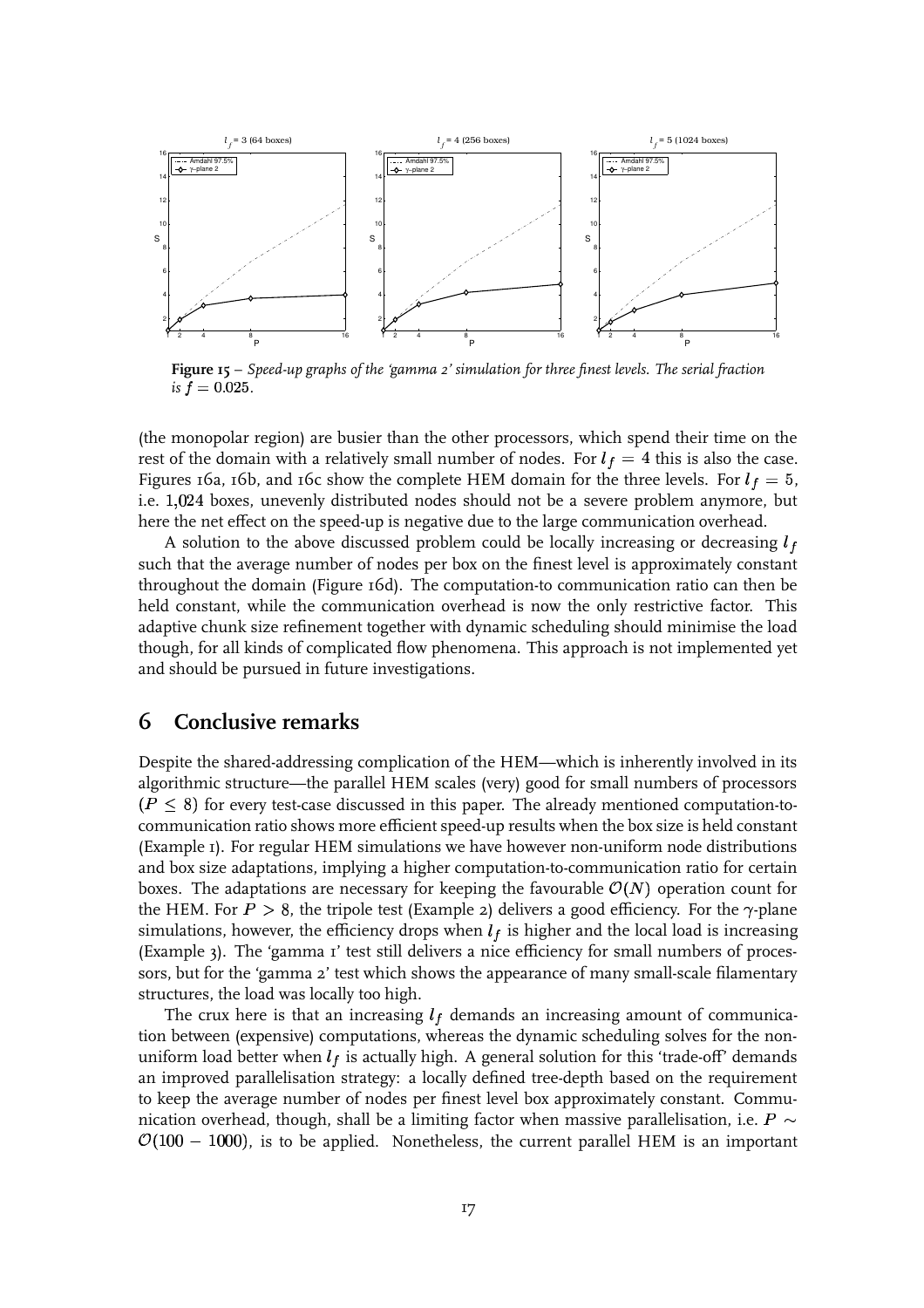

**Figure 16** – *The HEM domain with all 32 contours of the 'gamma 2' simulation for the three levels in (a), (b), and (c). In (d) a possible solution for the most efficient load balancing.*

improvement to run  $\gamma$ -plane simulations in a much shorter time for small numbers of processors.

### **Acknowledgements**

We would like to thank Dr. P.W.C. Vosbeek for providing the original HEM code, and for many valuable comments and suggestions.

## **References**

- $[I]$  http://www.openmp.org.
- [2] C.R. Anderson, *An implementation of the fast multipole method without multipoles*, SIAM J. Sci. Statist. Comput. **13** (1992), no. 4, 923–947.
- [3] D.E. Culler and J.P. Singh, *Parallel ComputerArchitecture- A Hardware/Software Approach*, Morgan Kaufmann Publishers, 1999.
- [4] D.G. Dritschel, *Contour dynamics and contour surgery: Numerical algorithms for extended, high-resolution modelling of vortex dynamics in two-dimensional, inviscid, incompressible flows*, Comput. Phys. Rep. **10** (1989), no. 3, 77–146.